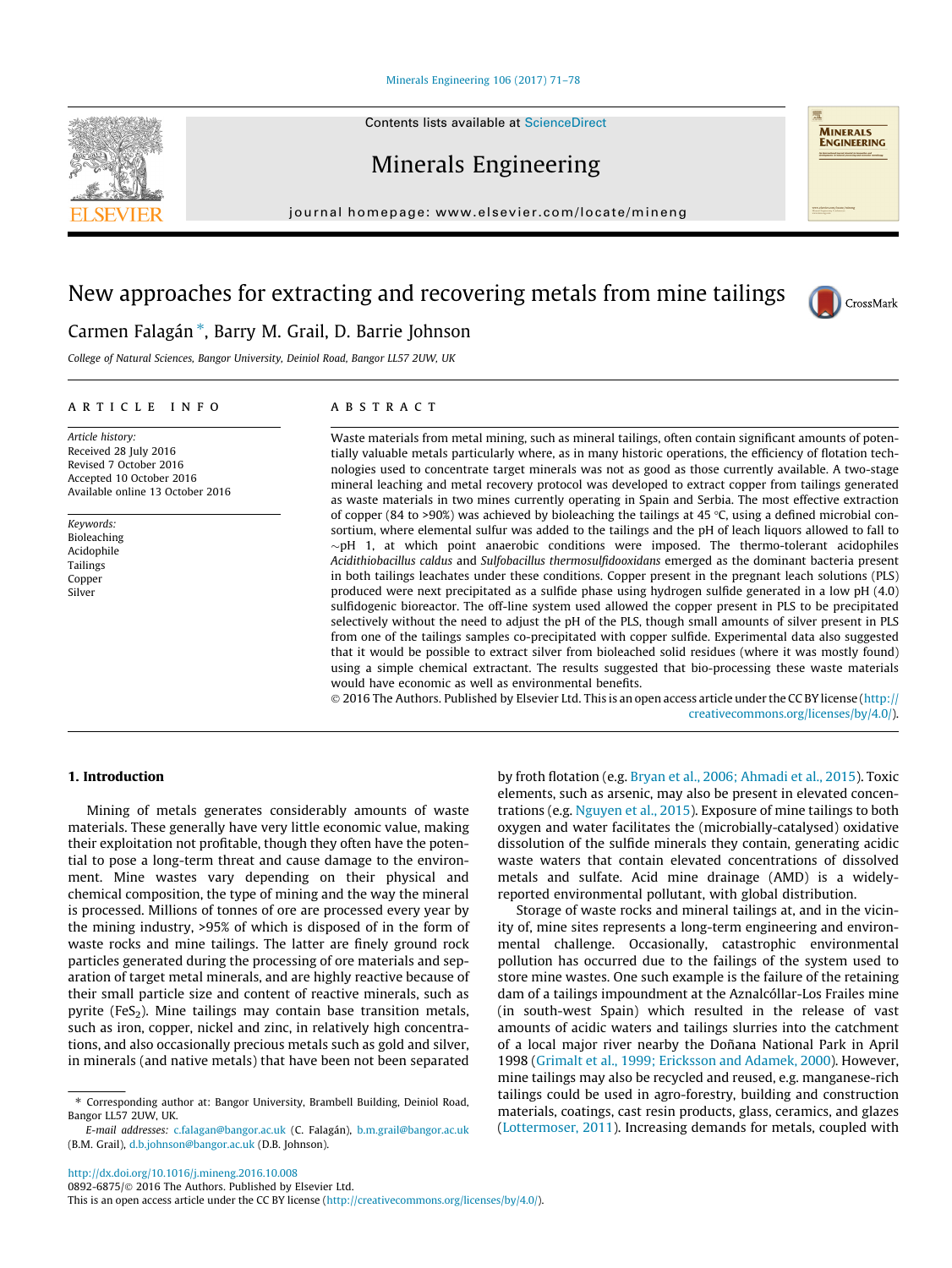depleting reserves of high-grade primary ores, has meant that waste materials from historic mining operations may have greater metal contents than primary ores currently being excavated. Since mine tailings have already been part-processed (by comminution, to produce fine-grain particles) the cost of extracting residual metals from them is often economically more attractive than mining a deep-buried primary ore body. In addition, mine wastes may contain metals (such as rare earth elements) that were not considered worth extracting when the ores were initially processed, but which have since increased in value and use. This was the case with cobalt-rich tailings produced at a former copper mine in Kasese, Uganda, which were reprocessed by bioleaching decades after mining at the site ended, both to extract cobalt and to remove the environmental threat posed by the tailings deposits ([Morin](#page-6-0) [and D'Hugues, 2007\)](#page-6-0).

Harnessing the abilities of some species of prokaryotic microorganisms to catalyse the oxidative dissolution of sulfide minerals and thereby to facilitate the extraction of metals is a global biotechnology, used mostly to recover some base including copper, nickel, cobalt and zinc, and precious metals such as gold. The geochemical processes and the microorganisms involved in biomining have been widely researched and are well understood (e.g. [Vera](#page-7-0) [et al., 2013; Johnson, 2014\)](#page-7-0). However, not all sulfide minerals are readily bioleached such as chalcopyrite. This mineral (the most abundant copper mineral) is notoriously difficult to effectively oxidise using conventional bioleaching approaches (reviewed in [Watling, 2006\)](#page-7-0). Recently, extraction of metals from oxidised ores using reductive, rather than oxidative, bioleaching has been described ([Johnson et al., 2013\)](#page-6-0). In contrast to conventional biomining, this requires the addition of an extraneous material, such as elemental sulfur, to act as the electron donor for bacteria that reduce ferric iron minerals.

In this work, we describe results from bioleaching mine tailings generated at two operational copper mines, carried out at different temperatures (with mesophilic and moderately thermophilic acidophilic microorganisms) and using a combination of oxidative and reductive bioleaching.

#### 2. Materials and methods

#### 2.1. Mineral tailings

Mineral tailings were obtained from two copper mines, Bor (Serbia; operated by RTB Bor), and Cobre Las Cruces (CLC; Sevilla, Spain; operated by First Quantum Minerals Ltd.).

#### 2.2. Bioleaching microbial consortia

Three different consortia of acidophilic microorganisms were used in bioleaching experiments. These were: (i) a thermotolerant consortium, which included the autotrophic ironoxidizer Leptospirillum (L.) ferriphilum (both the type strain and strain MT63), the autotrophic sulfur-oxidizer Acidithiobacillus (At.) caldus<sup>T</sup>, facultatively autotrophic and obligately heterotrophic iron/sulfur oxidizing and iron-reducing bacteria (Sulfobacillus (Sb.) thermosulfidooxidans $^{\mathtt{T}}$  and Acidibacillus (Ab.) sulfuroxidans $^{\mathtt{T}}$ , and two heterotrophic iron-oxidizing archaea: Ferroplasma (F.) acidiphilum (strain BRGM4) and Acidiplasma sp. (strain FV); (ii) a second thermo-tolerant consortium, used in bioreactors where pH was not controlled, that included *L. ferriphilum s*train MT63, At. caldus<sup>T</sup>, Sb. thermosulfidooxidans $^{\text{\tiny{\text{T}}}}$ , "Ab. sulfurooxidans $^{\text{\tiny{\text{T}}}}$ ", F. acidiphilum strain BRGM4, Acidiplasma strain FV, and two strains of Sulfobacillus that had been isolated from the Bor tailings (Sb. thermosulfidooxidans strain BOR3 and Sb. acidophilus strain BOR1); (iii) a mixed mesophilic/thermo-tolerant consortium, that included six species of mesophilic acidophiles (autotrophic iron/sulfur-oxidizing and iron-reducing Acidithiobacillus spp. (At. ferrooxidans<sup>T</sup>, At. ferridurans<sup>T</sup>, At. ferriphilus<sup>T</sup> and At. ferrivorans strain CF27), "Ab. ferrooxidans<sup>T</sup>" (a heterotrophic iron-oxidizer/reducer), Acidiphilum (A.) cryptum (strain SJH; a heterotrophic iron-reducer)), and three thermo-tolerant species (Sb. thermosulfidooxidans<sup>T</sup>, F. acidiphilum strain BRGM4 and Acidiplasma strain FV). The consortia were grown in iron/yeast extract media pH 2.0, at 30 (mesophilic/ thermo-tolerant consortium) or  $45 °C$  (thermo-tolerant consortia) for 2–3 weeks previously to inoculation of the reactors.

#### 2.3. Bioleaching experiments and processing of mineral residues

Bioleaching of mineral tailings was carried out in 2.3 L bioreactor vessels coupled to temperature- and pH-control units (Electrolab, UK). Temperatures were maintained at either  $30^{\circ}$  (for the mesophilic/thermo-tolerant consortium) or  $45^{\circ}$ C (for the two thermo-tolerant consortia), and the reactors were stirred continuously at 150 rpm. Control of pH (where used) was by automated addition of 0.5 M sulfuric acid or 0.5 M sodium hydroxide. For aerobic conditions, the reactor vessels were gassed with sterile air, and when anoxic conditions were required this was replaced by oxygen-free nitrogen (OFN), both at flow rates of  $\sim$ 1 L/min. A basal salts/trace elements solution [\(Ñancucheo et al., 2016](#page-6-0)) was put into each reactor vessel (1.4 L for aerobic bioleaching, and 1.9 L for combined aerobic/anaerobic bioleaching), followed by mineral tailings (5% pulp densities; w/v) and 100 mL of pre-grown microbial inocula.

Six bioleaching experiments were carried out in total, three with Bor tailings and three with CLC tailings. These were: (i) aerobic bioleaching, carried out at  $30^{\circ}$ C and pH 1.7; (ii) aerobic bioleaching, carried out at 45 °C and pH 1.7; (iii) alternated aerobic/anaerobic bioleaching, carried out at 45  $\degree$ C with an initial pH of 1.8 but with pH control removed and elemental sulfur added to the tailings (at  $2\%$ ,  $w/v$ ) to act as an electron donor under both aerobic (for acid production) and anaerobic (for ferric iron reduction) conditions. In the last set-up, the bioreactors were aerated up to the point until the pH had declined to 1.0, at which point the air was replaced with OFN. Samples were withdrawn from the bioreactors at regular intervals to measure redox potentials and pH values (off-line), concentrations of soluble transition metals (iron, copper, zinc, manganese), and also iron speciation.

When the bioleaching phase was considered to be complete, mineral slurries were removed from the bioreactor vessels, and the pregnant leach solutions (PLS) separated from the mineral residues. Tests were carried out to selectively precipitate copper from PLS by sulfide precipitation (Section 2.4). Copper and silver were extracted both from mineral residues and fresh mineral tailings by mixing 0.5 g of representative samples with 10 mL of a solution containing 3.42 M NaCl and 0.2 M HCl [\(Romero et al., 2003\)](#page-6-0), and heating for 1 h at 90 $\degree$ C.

#### 2.4. Sulfidogenic bioreactors and selective recovery of copper from PLS

Low pH, continuous-flow sulfidogenic bioreactors ([Fig. 1](#page-2-0)) were used as sources of hydrogen sulfide  $(H_2S)$  for precipitating copper present in PLS generated in the bioleaching experiments described above. Details of the design and operation of these biosulfidogenic reactors are given elsewhere (e.g. [Ñancucheo and Johnson, 2012\)](#page-6-0). In brief, these were 2.2 L (working volume) bioreactors coupled to FerMac 310/60 control units (Electrolab, UK), maintained at pH 4.0 and fed with an acidic (pH  $\sim$  2.5) liquid medium containing 5 mM glycerol (the electron donor used by the sulfidogenic bacteria in the bioreactor). The  $H_2S$  generated in the reactor vessels was transported in a continuous flow of OFN into off-line gas bottles that contained samples of PLS samples.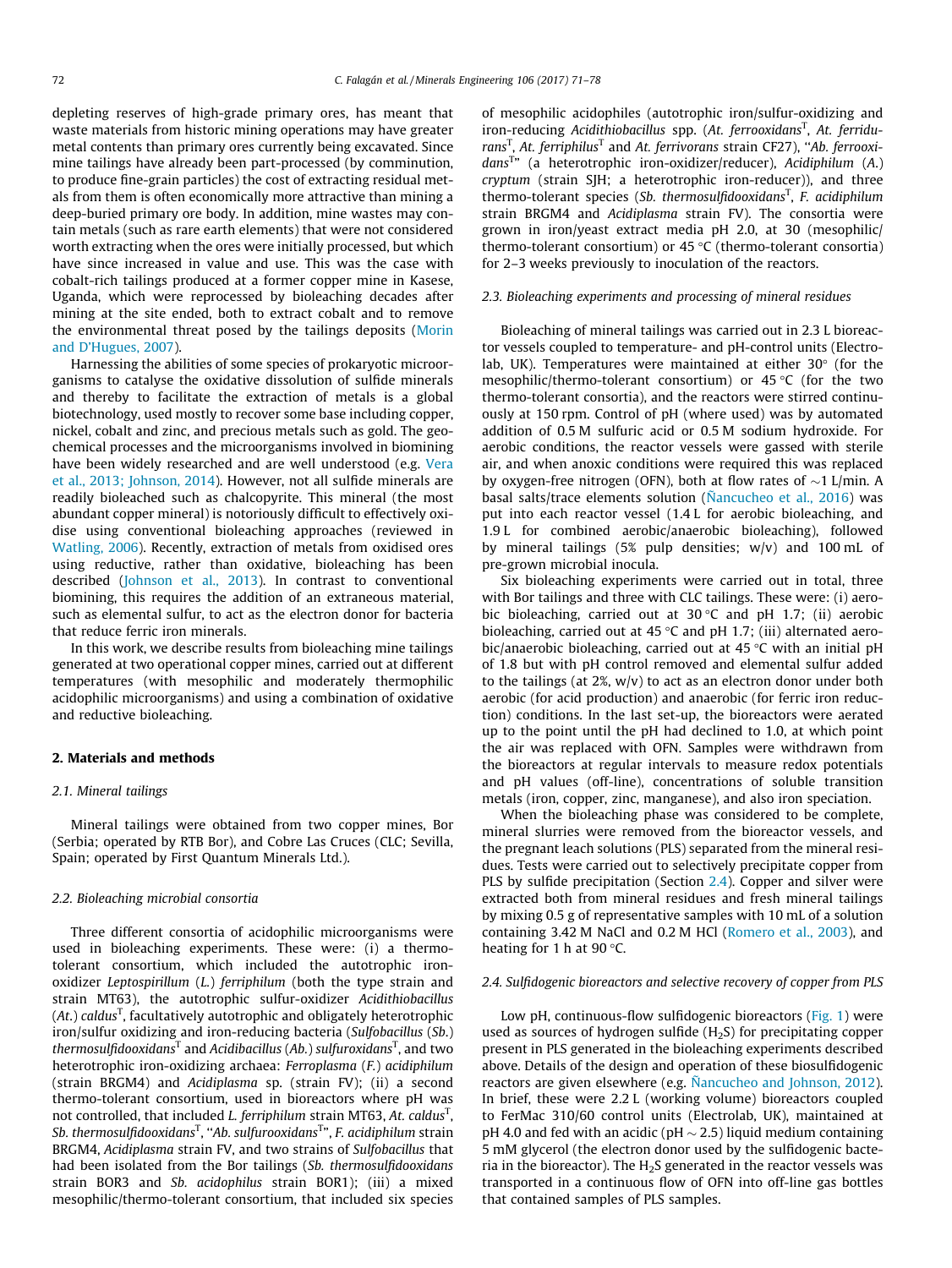<span id="page-2-0"></span>

Fig. 1. Schematic representation (not in scale) of the reactors used during the bioleaching experiments (stage 1) and the offline precipitation of copper using a low pH sulfidogenic bioreactor (stage 2).

#### 2.5. Biomolecular analyses

Liquid samples used to determine the compositions of microbial consortia using a biomolecular approach were collected at the beginning and the end of the tailings leaching experiments. Solutions were filtered through 0.2 µm size pore membrane filters until saturation, and DNA extracted using MoBio ''ultraclean soil DNA isolation kits", following the manufacturer's instructions. Terminal restriction enzyme fragment length polymorphism (T-RFLP) analysis of bacterial and archaeal 16S rRNA genes was used to assess the microbial compositions ([Kay et al., 2014](#page-6-0)). Terminal restriction fragment (T-RFs) were identified by reference to those in the databank maintained at Bangor University.

#### 2.6. Analytical methods

Ferrous iron concentrations were determined using the Ferrozine assay [\(Stookey, 1970\)](#page-7-0). Total iron concentrations were measured reducing all the ferric iron present to ferrous with an excess of ascorbic acid, and ferric iron concentrations determined from the differences in ferrous and total iron concentrations. Transition metals were measured with a Dionex-320 ion chromatograph fitted with an  $IonPAC^@$  CS5A column and an AD absorbance detector and/or atomic absorption spectrometry (AAS) using a Varian SpectrAA 220 FS. Total concentrations of copper was also determined using the colorimetric method described by [Anwar et al. \(2000\)](#page-6-0). Redox potentials and pH were measured off-line using combination electrodes coupled to an Accumet<sup>®</sup> 50 pH-meter, and redox values corrected to  $E_H$  (i.e. relative to a hydrogen reference electrode). Tailings samples (fresh samples and leached samples) were gently hand ground in a mortar and pestle to ensure a sample size of  $\leq 100 \mu m$ , and minerals present identified using a Siemens D5000 X-ray Diffractometer (Cu  $K\alpha$  radiation, 40 kV and 30 mA). The samples were scanned at room temperature over 2 $\theta$  angles of 2-70°, on a 0.02° step with a step time of 1 s, taking about 60 min. The samples were rotated during measurement to minimise the effects of preferential mineral orientation. The profiles produced by the scan were compared to peaks of reference minerals using the JCPDS PDF-2 (2004) database and EVA software V.18.0.0.0.

## 3. Results

#### 3.1. Compositions of mineral tailings

XRD analysis identified quartz, pyrite and gypsum, but no copper minerals, in CLC tailings. Other data, provided by Francisco Sánchez Ruiz (Cobre Las Cruces, S.A.), showed that most (60%) of copper in these tailings was deported in chalcopyrite, with smaller amounts present in covellite (18%), tetrahedrite (12.5%), enargite (8%) and bornite (1.5%). Quartz, kaolinite, pyrite, gypsum and alunite were identified in Bor tailings by XRD analysis. The copper minerals present were not identified, but elsewhere ([Antonijevic´](#page-6-0) [et al., 2008\)](#page-6-0) Bor tailings were reported to contain <1% copper sulfides, deported in covellite (44%), chalcopyrite (26%), enargite (20%) and chalcocite (10%). Table 1 lists the abundance of the major elements in the two tailings samples. Copper was the only transition metal (apart from iron) present in significant concentrations in the Bor tailings, while the CLC tailings also contained lead and zinc.

## 3.2. Bioleaching of Cobre Las Cruces tailings and recovery of metals from solid residues

When bioleached aerobically at 30 °C,  $\sim$ 35% of the copper was extracted from CLC tailings during the first two weeks, but after

#### Table 1

Elemental composition of Bor and Cobre Las Cruces tailings, shown as % or ( $*$ ) as mg/kg; < below detection limit.

| Element (%)             | Ċu           | Fe                                                          |               | Mg             | ◡                  | Čd           | zn                | As   |              | m.           | Pb   | ັ    | Ag        |
|-------------------------|--------------|-------------------------------------------------------------|---------------|----------------|--------------------|--------------|-------------------|------|--------------|--------------|------|------|-----------|
| Bor<br>Cobre Las Cruces | 0.13<br>0.72 | $- - -$<br>7.72<br>the contract of the contract of<br>28.05 | 6.66<br>22.04 | 10.41<br>12.42 | 16.55<br>.<br>7.22 | 1.78<br>1.87 | 0.04<br>.<br>0.13 | 0.23 | 0.24<br>0.19 | 0.21<br>0.17 | 0.76 | 0.10 | oa.<br>30 |

<sup>a</sup> Data from Antonijević [et al. \(2008\).](#page-6-0)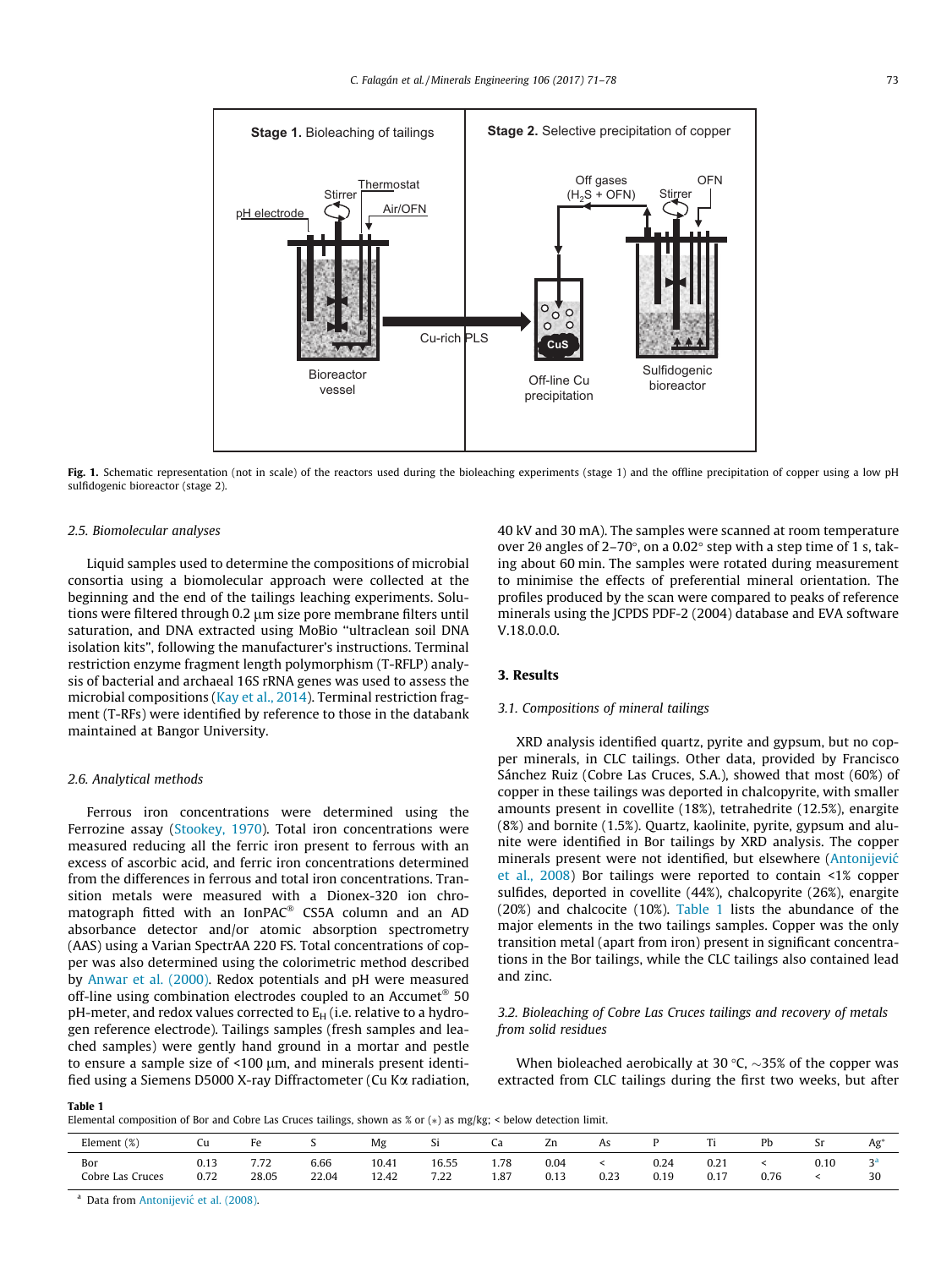

Fig. 2. Bioleaching of CLC tailings at (a) 30 °C, pH 1.7 and constant aeration; (b) 45 °C, pH 1.7 and constant aeration; (c) 45 °C, no pH control, and aerobic/anoxic conditions. Key: ( $\bigcirc$ ) copper; ( $\blacksquare$ ) total soluble iron, ( $\Box$ ) ferrous iron. Figure (d) shows comparative percentages of copper, zinc and silver extracted by bioleaching at 30 °C, pH 1.7 and constant aeration (white bars), 45 °C, pH 1.7 and constant aeration (grey bars) and 45 °C, pH 1.8–1.0 and aerobic/anoxic conditions (black bars).

that time copper concentrations decreased alongside those of soluble iron (Fig. 2a), and the final copper concentration in the leach liquor was equivalent to 32% extraction from the tailings. Although slightly higher concentrations of soluble copper were found during the early stages of CLC tailings aerobically at  $45^{\circ}$ C (Fig. 2b), these subsequently declined, so that the final percentage of copper extracted (32.5%) was similar to that obtained at 30  $\degree$ C. Concentrations of soluble iron were consistently much lower in 45  $\degree$ C (and decreased notably after day 8) than in 30  $\degree$ C leachates (Fig. 2b). The most effective bioleaching of copper from CLC tailings was, however, obtained at 45  $\degree$ C in the presence of added sulfur, pH control removed, and aerobic/anaerobic phases combined (Fig. 2c). Just before the gas supply was changed from air to OFN (at day 21) the copper concentration was already twice that obtained at the same temperature when the pH was maintained at 1.7. After switching to anoxic conditions, copper concentrations continued to increase, but to a small extent, reaching a maximum of 304 mg/L (corresponding to 84.4% copper extraction from the tailings). Zinc was also bioleached from CLC tailings, but very little lead  $(\sim 0.1\%)$  was solubilised (data not shown).

As expected, there were major differences in iron speciation under the three bioleaching regimes, which were reflected in  $E_H$ values of the leachates. Virtually all of the soluble iron was present as oxidised ferric iron in 30 °C leachates, and  $E_H$  values between days 10 and 27 varied between +888 and +881 mV. Ferric iron was also the dominant soluble species present in aerobic 45  $\degree$ C leachates, though significant concentrations of ferrous iron were also

found throughout the bioleaching period, corresponding to lower  $E_H$  values of between +718 and +816 mV. In complete contrast, ferrous iron was always the dominant species present (and  $E_H$  values less positive) when sulfur was added to the mineral slurry mix and pH was allowed to decline under aerobic conditions. Some soluble ferric iron was present in the leach liquor when this reactor was aerated, but this was rapidly reduced to ferrous when anoxic conditions were imposed (Fig. 2c) with corresponding falls in  $E_H$  values, from +652 mV to +580 mV. It is interesting to note that total soluble iron concentrations increased (from 808 mg/L to a maximum value of 952 mg/L) during the anoxic bioleaching phase, indicating that solid phase, as well as soluble ferric iron, was reduced in this period.

Total percentages of copper, zinc and silver extracted from CLC tailings by bioleaching under different conditions, are shown in Fig. 2d. Significant amounts of silver, and to a lesser extent of copper, were extracted chemically from mineral residues (i.e. following bioleaching), as shown in Table 2. The total amount of copper extracted from CLC tailings by a combination of bioleaching under aerobic/anoxic conditions and chemical treatment of solid residues was  $\sim$ 86%. However, far less silver was recovered under this regime than in both situations where the bioreactors were continuously aerated and maintained at pH 1.7. Table 2 also shows that 99% of the silver and 61% of the copper appeared to be extractable from non bio-processed tailings using NaCl/HCl. The latter also extracted  $\sim$ 9% of the lead present in the fresh tailings, and 6.6– 7.5% of that in the bioleached mineral residues.

#### Table 2

Percentages of copper and silver extracted from CLC tailings by bioleaching and chemical extraction from leach residues and fresh tailings (mean values ± standard deviations).

|        | Temperature/pH/aeration                    | Bioleaching                                                                           | Extraction from residues | Combined | Extraction from fresh tailings |
|--------|--------------------------------------------|---------------------------------------------------------------------------------------|--------------------------|----------|--------------------------------|
| Copper |                                            |                                                                                       |                          |          | $61 \pm 1.0$                   |
|        | $30 °C/1.7/a$ erobic                       | 32                                                                                    | $19.5 \pm 0.9$           | 51.5     |                                |
|        | 45 °C/1.7/aerobic                          | 32.5                                                                                  | $12.3 \pm 0.3$           | 44.8     |                                |
|        | 45 °C/1.8–1.0/aerobic $\rightarrow$ anoxic | 84.4                                                                                  | $1.2 \pm 0.4$            | 85.6     |                                |
| Silver |                                            |                                                                                       |                          |          | $99 \pm 2.4$                   |
|        | 30 °C/1.7/aerobic                          | <detectable< td=""><td><math>99 \pm 4.6</math></td><td>99</td><td></td></detectable<> | $99 \pm 4.6$             | 99       |                                |
|        | 45 °C/1.7/aerobic                          | 8                                                                                     | $98 \pm 5.3$             | 99       |                                |
|        | 45 °C/1.8-1.0/aerobic $\rightarrow$ anoxic | ı                                                                                     | $50 \pm 2.8$             | 52       |                                |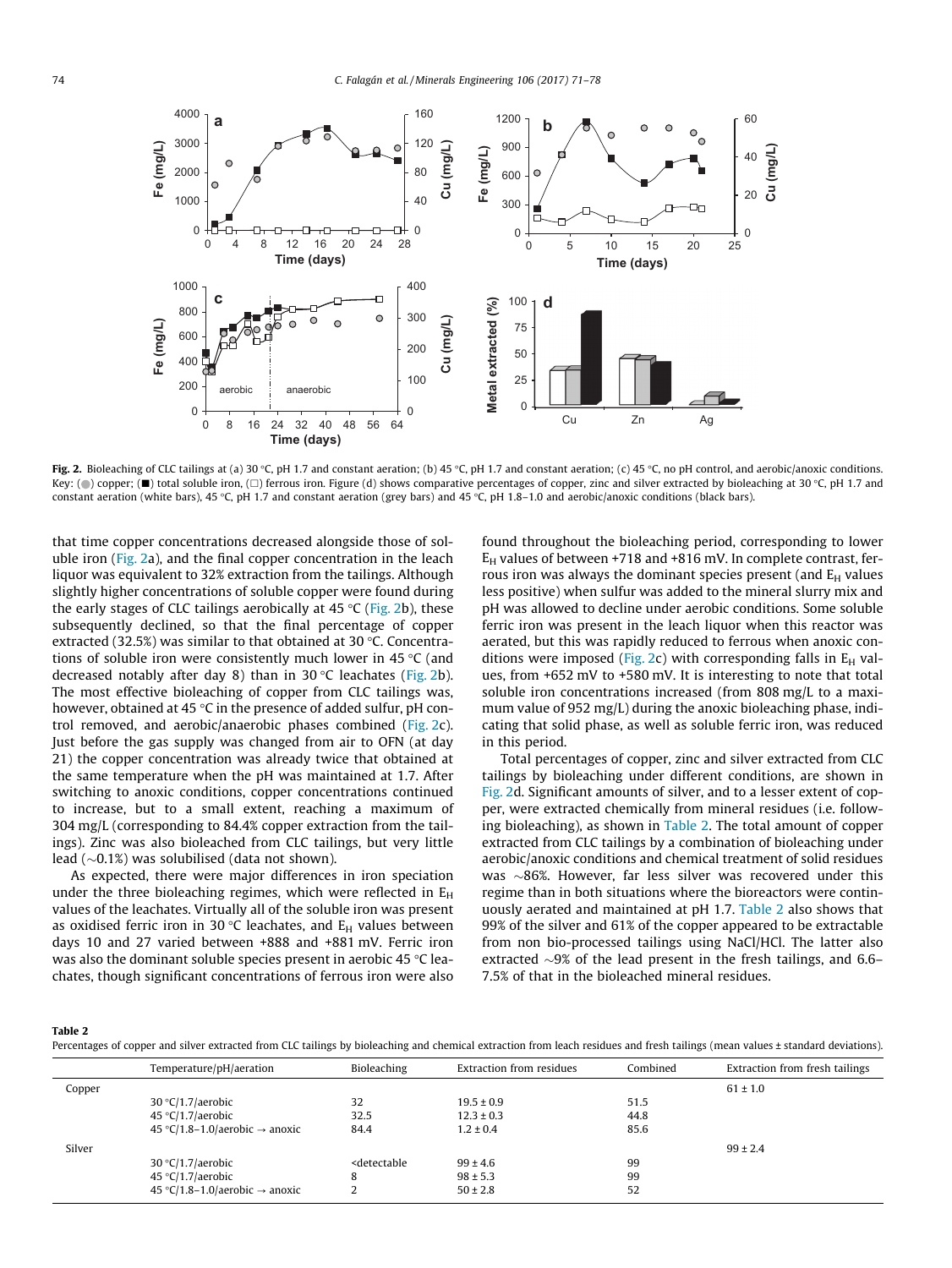

Fig. 3. Bioleaching of Bor tailings at (a) 30 °C, pH 1.7 and constant aeration; (b) 45 °C, pH 1.7 and constant aeration; (c) 45 °C, pH 1.8-1.0 and aerobic/anoxic conditions. Key: (○) copper; (■) total soluble iron, (□) ferrous iron. Figure (d) shows comparative percentages of copper and zinc extracted by bioleaching at 30 °C, pH 1.7 and constant aeration (white bars), 45 °C, pH 1.7 and constant aeration (grey bars) and 45 °C, pH 1.8–1.0 and aerobic/anoxic conditions (black bars).

# 3.3. Bioleaching of Bor tailings and recovery of metals from solid residues

Extraction of copper ( $\sim$ 55%) was similar when Bor tailings were bioleached at 30 $\degree$  or 45 $\degree$ C at pH 1.7 and in constant aerobic conditions (Fig. 3a and b). As with CLC tailings, concentrations of soluble iron declined after an initial rapid increase (at  $45^{\circ}$ C), and there was greater evidence of co-precipitation of copper than in the case of CLC tailings. Again, the highest percentage of copper extraction was obtained when Bor tailings were bioleached under conditions of no pH control and phases of oxic and anoxic conditions. The pH in this bioreactor fell more rapidly than in the case of CLC tailings, to <1.0 within 10 days. Redox potentials declined subsequently from +630 mV to +588 mV, and concentrations of soluble copper continued to increase. In contrast to bioleaching of Bor tailings carried out at the same temperature by under constant aeration and pH 1.7, concentrations of soluble iron and copper did not decrease at any stage when Bor tailings were bioleached under ''freefall pH" conditions. In total >90% of the copper was extracted from Bor tailings when bioleached at extremely low pH and alternating aerobic/ anoxic conditions (Fig. 3d). Other metals were also more effectively (e.g.  $\sim$ 99% in the case of zinc) extracted by low pH and combined oxidative/reductive leaching (Fig. 3d). Essentially all the manganese ( $\sim$ 99%) present in Bor tailings was extracted in all three of bioleaching tests (data not shown).

As was the case with chemical extraction of CLC bioleached solids, significant amounts of silver, and to a lesser extent of copper, were extracted chemically from mineral residues, as shown in Table 3. The total amount of copper extracted from Bor tailings by a combination of bioleaching at low pH and aerobic/anoxic conditions and extraction from solid residues was  $\sim$ 99%. However, silver was not leached under any of the bioleaching experiments, but was extracted from both non bio-processed tailings and bioleached solids (Table 3).

## 3.4. Offline precipitation of copper from PLS

Copper was precipitated from the leach liquors produced by bioleaching CLC and Bor tailings by contacting with  $H_2S$  generated in low pH sulfidogenic bioreactors. Over 99% of the copper present in 200 mL of leachates was removed from solution within 6 h. The other major metals (iron, manganese and zinc) present in the leachates remained in solution, but all of the silver present was coprecipitated with copper ([Fig. 4](#page-5-0)). During the formation of copper/ silver sulfides in the off-line gas bottle, the pH of the PLS declined slightly (from 0.94 to 0.89 for CLC PLS, and from 0.82 to 0.81 for Bor PLS).

#### 3.5. Compositions of microbial bioleaching consortia

Bacteria, but no archaea, were detected in PLS at the end of the bioleaching stage of the experiments. Sb. thermosulfidooxidans was present in all bioleachates (with both mineral tailings bioleached at 30 $\degree$  and at 45 $\degree$ C) and At. caldus in all experiments carried out

#### Table 3

Percentages of copper and silver extracted from Bor tailings by bioleaching and chemical processing of leached residues (mean values ± standard deviations).

|        | Temperature/pH/aeration                    | Bioleaching                                                                                | Extraction from residues | Combined | Extraction from fresh tailings |
|--------|--------------------------------------------|--------------------------------------------------------------------------------------------|--------------------------|----------|--------------------------------|
| Copper |                                            |                                                                                            |                          |          | $51.1 \pm 2.7$                 |
|        | $30 °C/1.7/a$ erobic                       | 55                                                                                         | $20.5 \pm 1.0$           | 75.5     |                                |
|        | 45 °C/1.7/aerobic                          | 55                                                                                         | $11.7 \pm 2.2$           | 66.7     |                                |
|        | 45 °C/1.8–1.0/aerobic $\rightarrow$ anoxic | 90                                                                                         | $9.2 \pm 1.7$            | 99.2     |                                |
| Silver |                                            |                                                                                            |                          |          | $76.1 \pm 7.3$                 |
|        | $30 °C/1.7/a$ erobic                       | <detectable< td=""><td><math>92.4 \pm 13.7</math></td><td>92.4</td><td></td></detectable<> | $92.4 \pm 13.7$          | 92.4     |                                |
|        | 45 °C/1.7/aerobic                          | <detectable< td=""><td><math>88.9 \pm 5.0</math></td><td>88.9</td><td></td></detectable<>  | $88.9 \pm 5.0$           | 88.9     |                                |
|        | 45 °C/1.8–1.0/aerobic $\rightarrow$ anoxic | <detectable< td=""><td><math>77.4 \pm 10.0</math></td><td>77.4</td><td></td></detectable<> | $77.4 \pm 10.0$          | 77.4     |                                |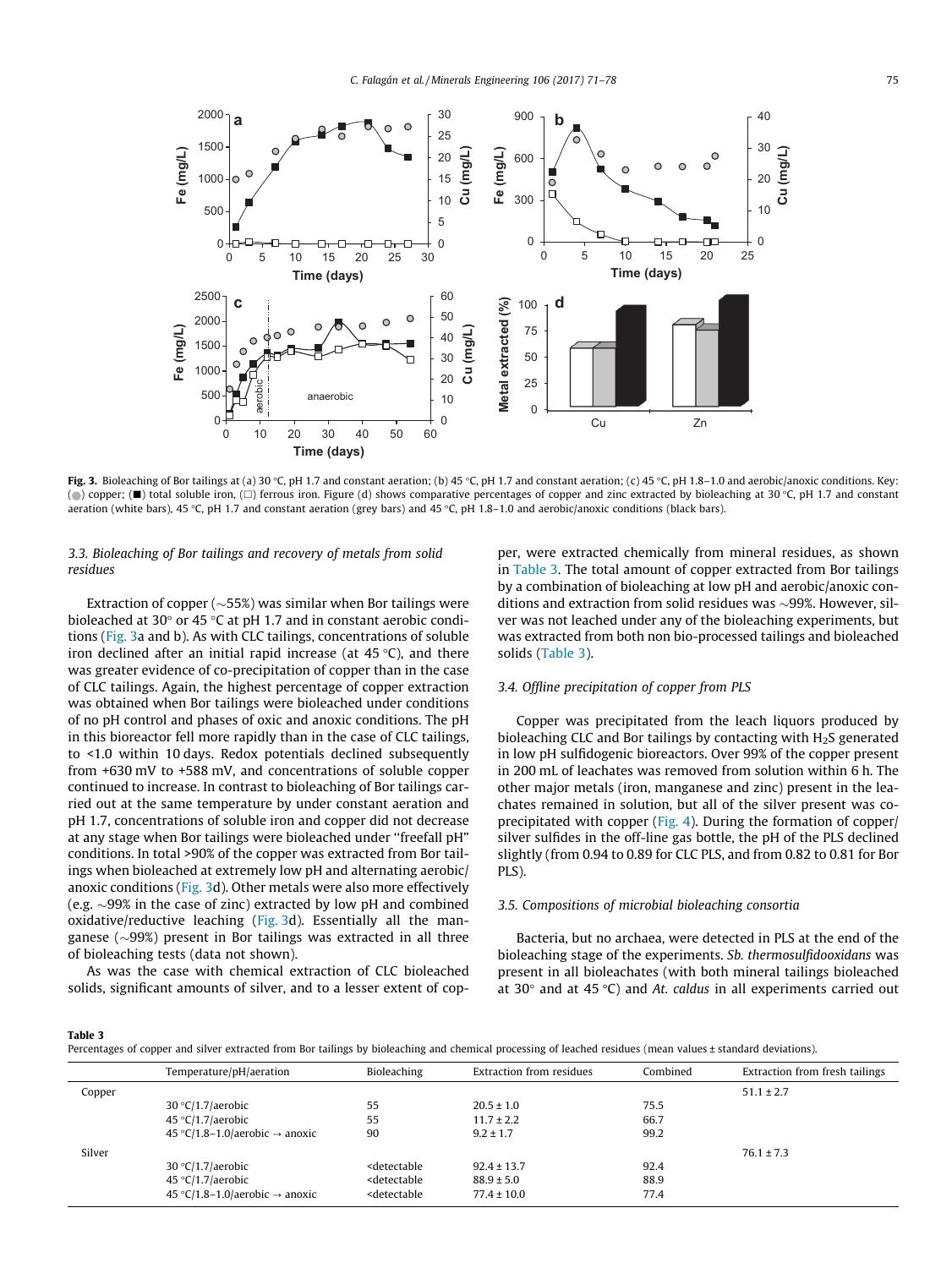<span id="page-5-0"></span>

Fig. 4. Concentrations of metals in PLS produced by bioleaching (a) CLC and (b) Bor tailings, at 45 °C, with no pH control and alternating aerobic/anoxic conditions. The grey bars depict metal concentration before, and the black bars after, contacting with biogenic H<sub>2</sub>S. \*Silver concentrations are shown as µg/L.

at 45 °C but not at 30 °C. The mesophilic consortium in CLC tailings bio-processed at 30  $\degree$ C was dominated by At. ferrooxidans both at the beginning and at the end of the experiment, and Sb. thermosulfidooxidans was also detected at the end. This was also the case for the parallel Bor tailings reactor, although in this case At. ferrivorans was also detected at the start of the experiment. The 45  $\degree$ C (aerobic) CLC bioreactor was dominated by At. caldus and Sb. thermosulfidooxidans throughout, while the microbial community in the corresponding Bor tailings reactor was dominated by At. caldus at the start, but by Sb. thermosulfidooxidans, Sb. acidophilus and Ab. sulfuroxidans by the end of the experiment. The 45  $\degree$ C CLC tailings bioreactor operated with no pH control and alternating oxic/anoxic conditions was dominated by Sb. thermosulfidooxidans and At. caldus by the end of the experiment (CLC tailings). The corresponding Bor tailings reactor was dominated by At. caldus and Sb. acidophilus; Sb. thermosulfidooxidans, Ab. sulfuroxidans, and L. ferriphilum were also detected, though in relatively small relative abundance, at the end of the bioleaching period (data not shown).

# 4. Discussion

Bioleaching of copper from CLC tailings was more effective at higher temperature (45 °C) than at 30 °C, and was further enhanced by allowing the pH to fall to from 1.8 to 1.0 (due mostly to oxidation of added elemental sulfur to sulfuric acid) and combining phases of oxidative and reductive bioleaching. Similar results were obtained with the Bor tailings where the pH fell more rapidly (and to <1.0) during the oxidative phase of bioleaching. Similar copper concentrations were recovered during the 30 and 45  $\degree$ C bioleaching. However, in the chemical extraction of the processes tailings more copper was extracted from those tailings bioleached at 30 $\degree$ C. Therefore, it can be assumed that less copper was extracted from the tailings leached at 30 °C than at 45 °C, but somehow copper was precipitated in a non-soluble for that is not susceptible to chemical extraction by the method used.

More than 80% and 90% of the copper present was extracted from CLC and Bor tailings, respectively, by leaching under optimised conditions, which was 30–40% greater than that achieved by bioleaching under constant aeration and a fixed pH of 1.7. The rationale of imposing an anoxic bioleaching phase was to determine whether this would induce additional extraction of metals by promoting the bacterially-catalysed reductive dissolution of oxidised minerals either present in the tailings or generated during the oxidative phase of bioleaching (e.g. jarosites), as previously demonstrated for limonite ores [\(Johnson et al., 2013\)](#page-6-0). It has also been suggested that reduced inorganic sulfur oxyanions (such as thiosulfate), which might also enhance silver extraction, might be produced as transient intermediates by sulfur-metabolising acidophiles under anoxic conditions [\(Hedrich et al., 2013\)](#page-6-0). In the event, there was no evidence of the latter in the current experiments, and the main reason for the greatly enhanced extraction of copper from both CLC and Bor tailings under the most successful experimental regime was the lower pH achieved.

The relatively high efficiency of copper bioleaching from the CLC tailings was unexpected given that much of this metal (68%) was deported in two minerals (chalcopyrite and enargite) that are usually regarded as recalcitrant, at least to conventional bio-processing ([Watling, 2006\)](#page-7-0). Low redox potentials  $(\sim +630)$  to +650 mV vs SHE) favour the leaching of chalcopyrite [\(Gericke](#page-6-0) [et al., 2010](#page-6-0)), during the oxidative/reductive bioleaching low redox potential were kept, which may have had favoured the leaching of the chalcopyrite present in the tailings. In addition, other reason for the relatively high percentage of copper extracted may well be the significant (30 mg/kg) silver content of CLC tailings. Silver has long been recognised to enhance the bioleaching of chalcopyrite, and has in the past been added to facilitate this process (e.g. [Romero et al., 2003\)](#page-6-0). Copper concentrates sometimes contain sufficient silver to catalyse the oxidative dissolution of chalcopyrite, even at relatively low temperatures ([Johnson et al., 2008](#page-6-0)). Relatively little silver was solubilised by bioleaching CLC tailings under any condition, though more was detected in aerobic 45  $\degree$ C leachates, which also generated more secondary jarosite minerals than other protocols used, suggesting that argentojarosite [\(Sasaki](#page-7-0) [et al., 1995\)](#page-7-0) was not a significant by-product.

259080121794905The data obtained indicated that most of the silver present in fresh CLC tailings could be extracted using a hot acidic saline solution [\(Romero et al., 2003](#page-6-0)) and that the same amount was extractable from tailings that had been bioleached at 30 $\degree$ C. Much less silver was extracted from CLC tailings that had been bioleached at 45  $\degree$ C, which may have been due to more being solubilised at this higher temperature. Mass balance calculations showed a shortfall in silver accounting however, particularly in the 45  $\degree$ C reactor that had been operated without pH control. One possible reason for this was that concentrations of silver in bioleach liquors were mostly at the level of sensitivity of the analytical technique used to measure them, and were therefore subject to some degree of inaccuracy.

The compositions of the microbial consortia that developed in these bioleaching experiments showed some degree of variation with temperature, pH and type of tailings. The bacteria that were detected all have roles in mineral bio-processing, either (i) in catalysing the oxidation of ferrous to ferric iron, the main chemical oxidant of sulfide minerals, or (ii) the oxidation of sulfur coupled either to molecular oxygen, forming sulfuric acid, or (iii) the reduction of soluble or mineral-phase ferric iron. Some of the microbial consortia data obtained were much as had been anticipated, e.g. the dominance of the thermo-tolerant species Sb. thermosulfidooxidans and At. caldus in the 45  $\degree$ C bioreactors, and of mesophilic ironoxidizing Acidithiobacillus spp. in 30  $°C$  bioreactors. Other results were more unexpected such as the occurrence of Sb. thermosulfidooxidans in all 30 °C, although as minority, as well as 45 °C bioreactor consortia. The most phylogenetically diverse consortia were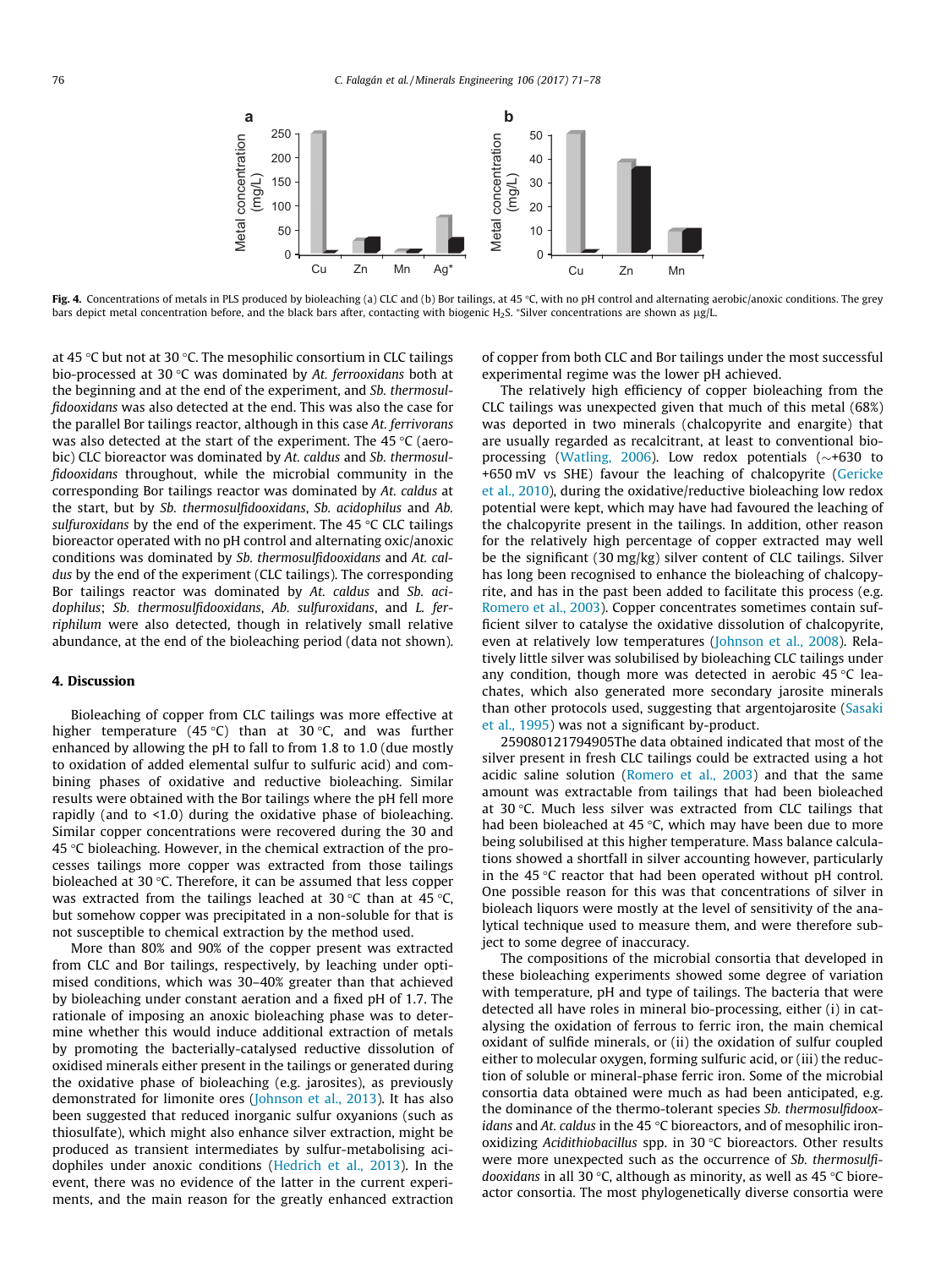<span id="page-6-0"></span>found in the 45  $\degree$ C bioreactors leaching Bor tailings (operated both with and without pH control) where three other species (Ab. sulfuroxidans, Sb. acidophilus and L. ferriphilum) were found in addition to Sb. thermosulfidooxidans and At. caldus. The reason for this greater biodiversity is not known, though it could relate to the fact that concentrations of copper (which is more toxic to some acidophiles than others) in Bor leachates were far less than in than those in CLC leachates.

Copper present in PLS from both CLC and Bor tailings was readily precipitated as a sulfide phase by contacting with biogenic  $H_2S$ , as demonstrated previously (Ñancucheo and Johnson, 2012; Hedrich and Johnson, 2014). By doing this with no pH adjustment to the leachates, copper was selectively removed, as other metals present in significant concentrations in the leach liquors (iron and zinc) do not form sulfide phases at pH values <3. This approach would therefore facilitate the recovery and recycling of copper from both mineral tailings wastes. The only metal present that did co-precipitate (from CLC tailings leachates) was silver (which was present in much smaller concentrations), as  $Ag<sub>2</sub>S$  has a smaller solubility product than CuS.

More than 1.5 million tonnes of mineral tailings are produced each year at the Cobre Las Cruces mine. Given 85% extraction of copper (the maximum achieved in the current bioleaching tests), 9.2 kilotonnes of metal could be produced (with a current value  $\sim$ \$44 million US) from what is currently classed as a waste material. Additional revenue would come from the zinc that could also be recovered by bioleaching  $({\sim}$ \$1.3 million US/annum). The question of how much of the silver could be extracted and recovered economically needs to be examined further. Data from the current study suggests that chemical extraction is a feasible option, but that the process that is best for bioleaching copper produces a silver-depleted (or at least, less extractable) mineral residue.

[Stankovic et al. \(2015\)](#page-7-0) estimated that between 54,000 and 81,000 t of copper is present in the old flotation tailings at the Bor mine. These authors used the acidic ferric iron-rich water in the nearby Lake Robule to leach copper from these tailings, and extracted  $\sim80\%$  of that present. More effective extraction (>90%) was achieved by bioleaching in the current experiments, and the estimated total value of copper that could be extracted and recovered from these old tailings using such an approach is between \$225 million (US) and \$337 million (US). Again there would be some additional value from co-bioleaching and recovering zinc (estimated as between \$30 and \$45 million US). In addition to these potential direct financial benefits, bio-processing the tailings wastes would help to remove some, at least, of the environmental hazard that these tailings represent (protracted release of metals and acid into the wider environment), much in the same way that bio-processing cobalt-rich tailings at Kasese in Uganda facilitated the production of a more environmentally-benign waste product (Morin and D'Hugues, 2007).

## 5. Conclusions

A modified approach, involving a combination of oxidative and reductive bioleaching carried out at extremely low pH values and at  $45$  °C, was shown to be highly effective in extracting copper from mineral tailings generated as waste materials in two mines currently operating in Spain and Serbia. Soluble copper in leach liquors was selectively precipitated as CuS by contacting with biogenic H<sub>2</sub>S.

However, whether the combination of oxidative and reductive phases during the bioleaching or the low pH and/or low redox potential conditions are the main factors enhancing the extraction of copper is still needed to be clarified in future experiments.

A combined approach for extracting and recovering metals from mineral waste materials could be used at pilot- and full-scale operations at both mine sites, where the projected economic benefits are considerable.

## Acknowledgement

The authors are grateful to Carlos Frías, at Cobre Las Cruces S.A., and Srdjan Stankovic at the Faculty of Mining and Geology, University of Belgrade for providing the tailings materials, and to Francisco Sánchez Ruiz at Cobre Las Cruces S.A., for providing data on the composition of CLC tailings. We also would like to acknowledge the analytical work performed (i) at the Camborne School of Mines, University of Exeter UK, by Malcolm Spence (Lab XRF) and Rob Fitzpatrick (Handheld XRF); (ii) at Cobre Las Cruces S.A., by Natalia Moreno Bermejo; and (iii) at the Biohydrometallurgy and Mining and Metallurgy Institute Bor, by Vesna Conic. This work was supported by the Natural Environment Research Council, UK (Grant ref. NE/L014076/1) as part of its Resource Recovery from Waste programme.

## References

- [Ahmadi, A., Khezri, M., Abdollahzadeh, A.A., Askari, M., 2015. Bioleaching of copper,](http://refhub.elsevier.com/S0892-6875(16)30345-4/h0005) [nickel and cobalt from the low grade sulfidic tailing of Golgohar Iron Mine, Iran.](http://refhub.elsevier.com/S0892-6875(16)30345-4/h0005) [Hydrometallurgy 154, 1–8.](http://refhub.elsevier.com/S0892-6875(16)30345-4/h0005)
- Antonijević, M.M., Dimitrijević, M.D., Stevanović, Z.O., Serbula, S.M., Bogdanovic, G. [D., 2008. Investigation of the possibility of copper recovery from the flotation](http://refhub.elsevier.com/S0892-6875(16)30345-4/h0010) [tailings by acid leaching. J. Hazard. Mater. 158, 23–34.](http://refhub.elsevier.com/S0892-6875(16)30345-4/h0010)
- [Anwar, M.A., Iqbal, M., Qamar, M.A., Rehman, M., Khalid, A.M., 2000. Technical](http://refhub.elsevier.com/S0892-6875(16)30345-4/h0015) [communication: determination of cuprous ions in bacterial leachates and for](http://refhub.elsevier.com/S0892-6875(16)30345-4/h0015) [environmental monitoring. World J. Microbiol. Biotechnol. 16, 135–138](http://refhub.elsevier.com/S0892-6875(16)30345-4/h0015).
- [Bryan, C.G., Hallberg, K.B., Johnson, D.B., 2006. Mobilisation of metals in mineral](http://refhub.elsevier.com/S0892-6875(16)30345-4/h0020) [tailings at the abandoned São Domingos copper mine \(Portugal\) by indigenous](http://refhub.elsevier.com/S0892-6875(16)30345-4/h0020) [acidophilic bacteria. Hydrometallurgy 83, 184–194](http://refhub.elsevier.com/S0892-6875(16)30345-4/h0020).
- [Ericksson, N., Adamek, P., 2000. The tailings pond failure at the Aznalcóllar mine,](http://refhub.elsevier.com/S0892-6875(16)30345-4/h0025) [Spain. In: Singhal, R.K., Mehrotra, A.K. \(Eds.\), Environmental Issues and](http://refhub.elsevier.com/S0892-6875(16)30345-4/h0025) [Management of Waste in Energy and Mineral Production. Balkema,](http://refhub.elsevier.com/S0892-6875(16)30345-4/h0025) [Rotterdam, pp. 109–116](http://refhub.elsevier.com/S0892-6875(16)30345-4/h0025).
- [Gericke, M., Govender, Y., Pinches, A., 2010. Tank leaching of low-grade chalcopyrite](http://refhub.elsevier.com/S0892-6875(16)30345-4/h9000) [concentrates using redox control. Hydrometallurgy 104, 414–419.](http://refhub.elsevier.com/S0892-6875(16)30345-4/h9000)
- [Grimalt, J.O., Ferrer, M., Macpherson, E., 1999. The mine tailing accident in](http://refhub.elsevier.com/S0892-6875(16)30345-4/h0030) [Aznalcollar. Sci. Total Environ. 242, 3–11.](http://refhub.elsevier.com/S0892-6875(16)30345-4/h0030)
- [Hedrich, S., du Plessis, C., Mora, N., Johnson, D.B., 2013. Reduction and complexation](http://refhub.elsevier.com/S0892-6875(16)30345-4/h0035) [of copper in a novel bioreduction system developed to recover base metals from](http://refhub.elsevier.com/S0892-6875(16)30345-4/h0035) [mine process waters. Adv. Mater. Res. 825, 483–486.](http://refhub.elsevier.com/S0892-6875(16)30345-4/h0035)
- [Hedrich, S., Johnson, D.B., 2014. Remediation and selective recovery of metals from](http://refhub.elsevier.com/S0892-6875(16)30345-4/h0040) [acidic mine waters using novel modular bioreactors. Environ. Sci. Technol. 48,](http://refhub.elsevier.com/S0892-6875(16)30345-4/h0040) [12206–12212](http://refhub.elsevier.com/S0892-6875(16)30345-4/h0040).
- [Johnson, D.B., 2014. Biomining biotechnologies for extracting and recovering](http://refhub.elsevier.com/S0892-6875(16)30345-4/h0045) [metals from ores and waste materials. Curr. Opin. Biotechnol. 30C, 24–31.](http://refhub.elsevier.com/S0892-6875(16)30345-4/h0045)
- [Johnson, D.B., Grail, B.M., Hallberg, K.B., 2013. A new direction for biomining:](http://refhub.elsevier.com/S0892-6875(16)30345-4/h0050) [extraction of metals by reductive dissolution of oxidized ores. Minerals 3, 49–](http://refhub.elsevier.com/S0892-6875(16)30345-4/h0050) [58](http://refhub.elsevier.com/S0892-6875(16)30345-4/h0050).
- [Johnson, D.B., Okibe, N., Wakeman, K., Liu, Y., 2008. Effect of temperature on](http://refhub.elsevier.com/S0892-6875(16)30345-4/h0055) [bioleaching of chalcopyrite concentrates containing high concentrations of](http://refhub.elsevier.com/S0892-6875(16)30345-4/h0055) [silver: opposite rules apply. Hydrometallurgy 94, 42–47](http://refhub.elsevier.com/S0892-6875(16)30345-4/h0055).
- [Kay, C.M., Haanela, A., Johnson, D.B., 2014. Microorganisms in subterranean acidic](http://refhub.elsevier.com/S0892-6875(16)30345-4/h0060) [waters within Europe's deepest metal mine. Res. Microbiol. 165, 705–712.](http://refhub.elsevier.com/S0892-6875(16)30345-4/h0060)
- [Lottermoser, B.G., 2011. Recycling, reuse and rehabilitation of mine wastes.](http://refhub.elsevier.com/S0892-6875(16)30345-4/h0065) [Elements 7, 405–410](http://refhub.elsevier.com/S0892-6875(16)30345-4/h0065).
- [Morin, D.H.R., D'Hugues, P., 2007. Bioleaching of a cobalt-containing pyrite in](http://refhub.elsevier.com/S0892-6875(16)30345-4/h0070) [stirred reactors: a case study from laboratory scale to industrial application. In:](http://refhub.elsevier.com/S0892-6875(16)30345-4/h0070) [Rawlings, D.E., Johnson, D.B. \(Eds.\), Biomining. Springer-Verlag, Heidelberg,](http://refhub.elsevier.com/S0892-6875(16)30345-4/h0070) [Germany, pp. 35–55](http://refhub.elsevier.com/S0892-6875(16)30345-4/h0070).
- [Nguyen, V.K., Lee, M.H., Park, H.J., Lee, J.U., 2015. Bioleaching of arsenic and heavy](http://refhub.elsevier.com/S0892-6875(16)30345-4/h0075) [metals from mine tailings by pure and mixed cultures of](http://refhub.elsevier.com/S0892-6875(16)30345-4/h0075) Acidithiobacillus spp. J. [Ind. Eng. Chem. 21, 451–458.](http://refhub.elsevier.com/S0892-6875(16)30345-4/h0075)
- [Ñancucheo, I., Johnson, D.B., 2012. Selective removal of transition metals from](http://refhub.elsevier.com/S0892-6875(16)30345-4/h0080) [acidic mine waters by novel consortia of acidophilic sulfidogenic bacteria.](http://refhub.elsevier.com/S0892-6875(16)30345-4/h0080) [Microb. Biotechnol. 5, 34–44.](http://refhub.elsevier.com/S0892-6875(16)30345-4/h0080)
- [Ñancucheo, I., Rowe, O.F., Hedrich, S., Johnson, D.B., 2016. Solid and liquid media for](http://refhub.elsevier.com/S0892-6875(16)30345-4/h0085) [isolating and cultivating acidophilic and acid-tolerant sulfate-reducing bacteria.](http://refhub.elsevier.com/S0892-6875(16)30345-4/h0085) [FEMS Microbiol. Lett. 363, fnw083](http://refhub.elsevier.com/S0892-6875(16)30345-4/h0085).
- [Romero, R., Mazuelos, A., Palencia, I., Carranza, F., 2003. Copper recovery from](http://refhub.elsevier.com/S0892-6875(16)30345-4/h0090) [chalcopyrite concentrates by the BRISA process. Hydrometallurgy 70, 205–215.](http://refhub.elsevier.com/S0892-6875(16)30345-4/h0090)